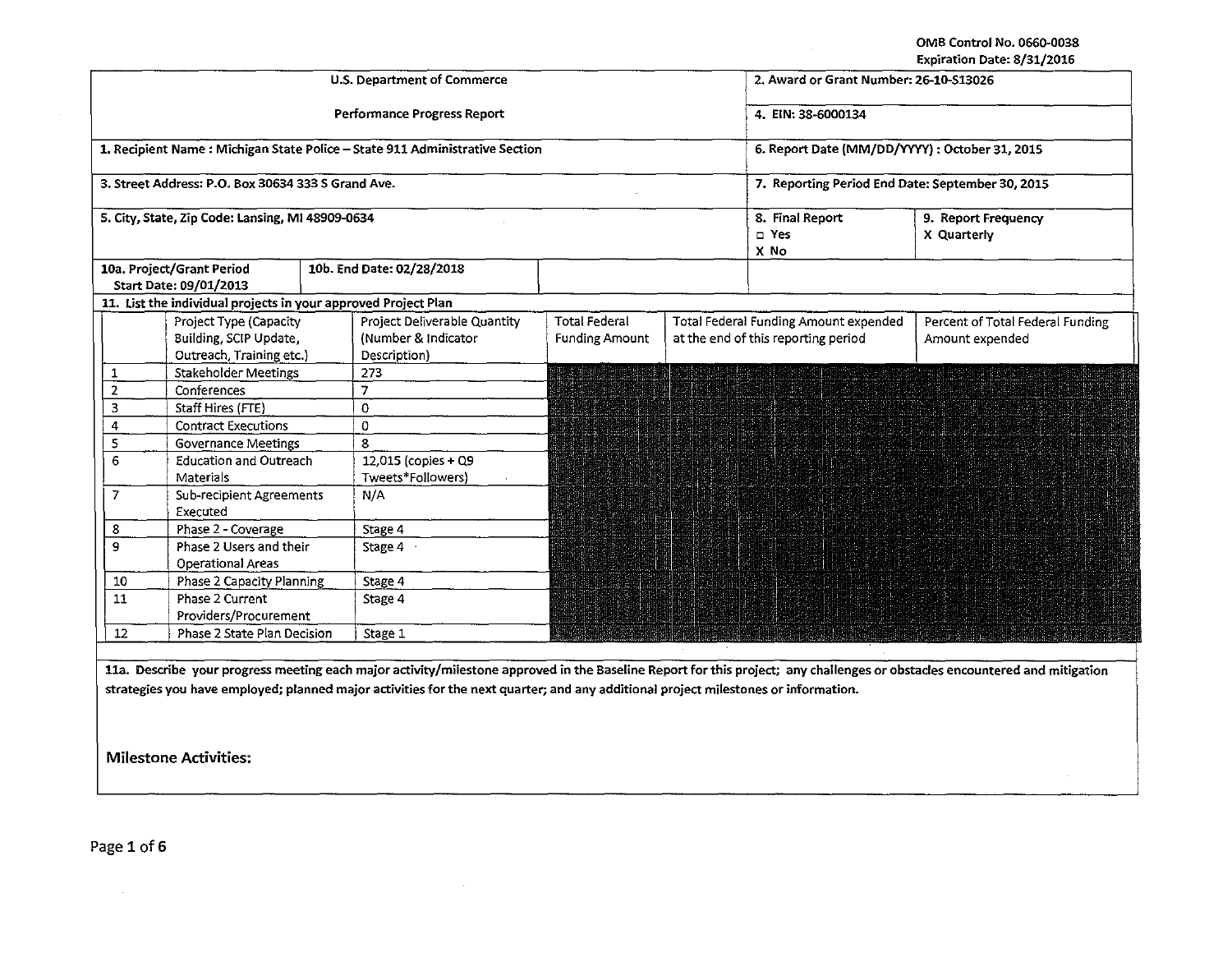Outreach & Education :

- Presented FirstNet Overview at Legislative Lunch and Learn. to 44 members of the State Legislative staff in lansing Ml (August 26)
- Presented two Pre-Consultation sessions of "LTE 101" Educational Webinar to lesser-experienced attendees of the Michigan FirstNet Consultation (August 25 and August 27) 85 Attendees
- Presented current status of the MiPSB program to the Michigan Government Management Information Sciences (MiGMIS) Conference (September 15) 25 Attendees
- Hosted a FEMA V Face to Face Meeting the day after the consultation to bring the regional representatives and FirstNet representatives together in a collaborative session to build on the Consultation process. Representatives from MI, OH, IN, IL, WI, MN, AZ, FEMA, OEC, NTIA, FirstNet and Sprint participated. (September 2) 12 Attendees

Governance: All governance meetings were hosted in lansing Ml with additional access through a webinar

- Hosted Monthly Ml Public Safety Broadband Work Group Meetings: (July 7, August 4, and September 8) 41 Attendees
- Hosted Michigan Public Safety Communications lnteroperability Board Meeting and presented Data Collection process: (September 15) 15 Attendees
- Hosted SUGP- NTIA Grant Officer Site Visit: (July 16) 11 Attendees
- Hosted Ml PSB Technical Advisory Team Meeting: (July 8, August 5, September 25) 24 attendees

Conferences:

- APCO Annual Conference and Exposition in Washington DC: (August 15 20) 4 Attendees
- Attended illinois FirstNet Consultation in Springfield, ll: (July 14) 1 Attendee
- Attended Michigan Government Management Information Sciences (MiGMIS) Conference (September 14) 2 Attendees

Social Media:

- The @MIPSB @MiPSBB Twitter Account metrics are 356 Followers, 350 Tweets and Following 363 as of September 30, 2015
- Continuing to update and enhance the MiPSB Web Page

Twitter has been a great tool for the MiPSB outreach team to provide information to our followers regarding outreach events and educational opportunities, program updates and activities, governance items and related news items and discussions. Additionally, this has been beneficial to our outreach team in tracking activities with other SLIGP teams.

Page 2 of 6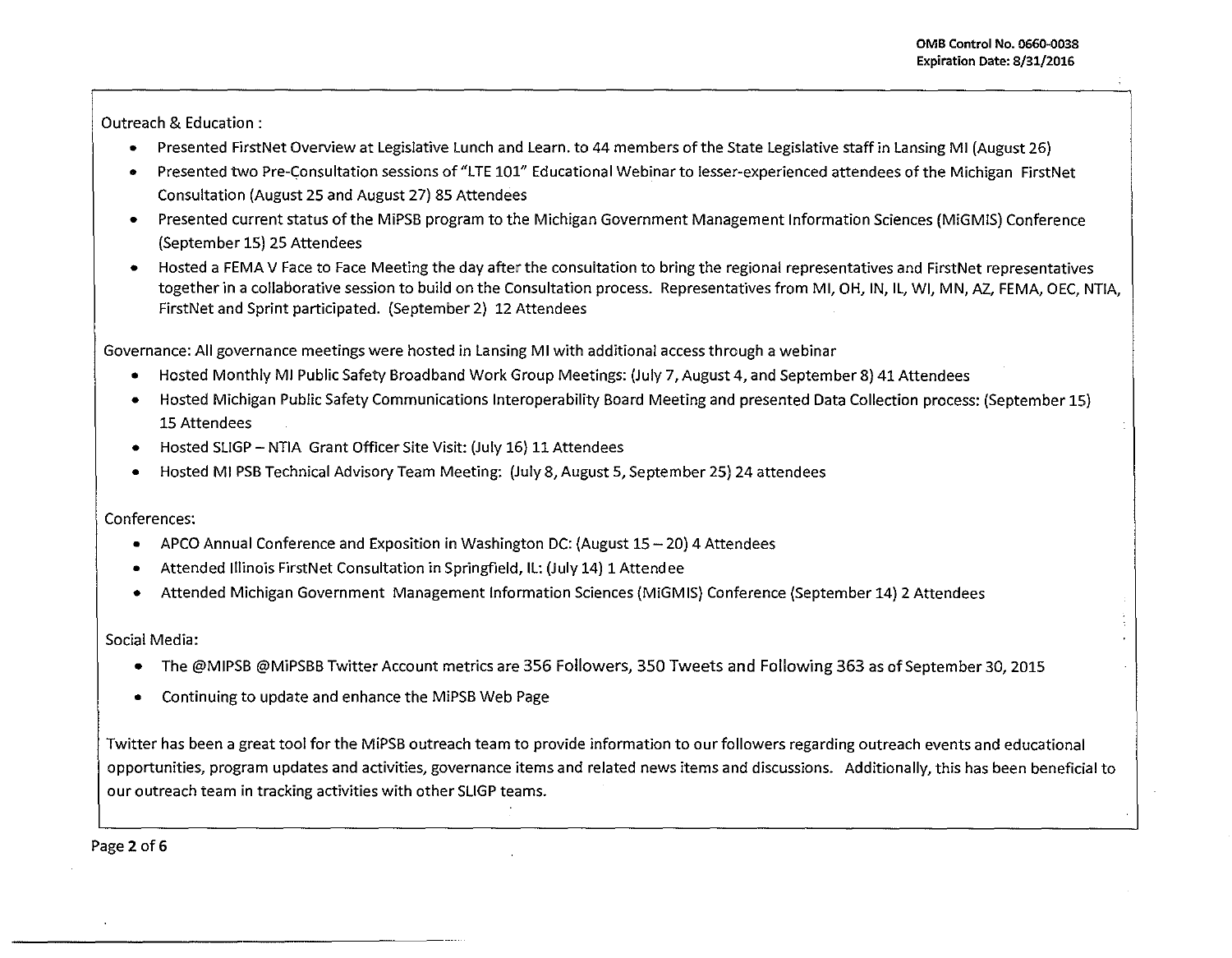Other Program Activities:

- Conducted the Michigan FirstNet Initial consultation conference at the Kellogg Center at Michigan State University (September 1) 107 Attendees
	- o Conducted two Pre-Consultation Webinars to educate lesser exposed individuals to the program and the technology
- Technical Advisory Team
	- o Continued to work on Michigan's data collection and analyzing results-
		- We received 124 initial responses back from 147 requests. The responses had a good geographical spread and both urban and rural participation.
		- Did extensive follow-up surveys of various agencies and first responders to fill gaps
		- Conducted numerous individual and organizational follow-ups to clarify requests and responses
		- Analyzed data and produced report sent to FirstNet on September 30
- Continue to collect information and enter contact information, outreach events and agency participation into Michigan User Engagement Database
- Outreach and Education
	- o Currently executing several facets of the Outreach and Education plan.
	- o Currently developing agenda and content for a number of regional (eight statewide Emergency Management Regions) conferences this autumn and the coming winter.

**llb. If the project team anticipates requesting any changes to the approved Baseline Report in the next quarter, describe those below. Note that any substantive changes to the Baseline Report must be approved by the Department of Commerce before implementation.** 

**DTMB (Department of Technology, Management and Budget) is working to document the agreement with the Michigan State Police for Billing Backup Staff**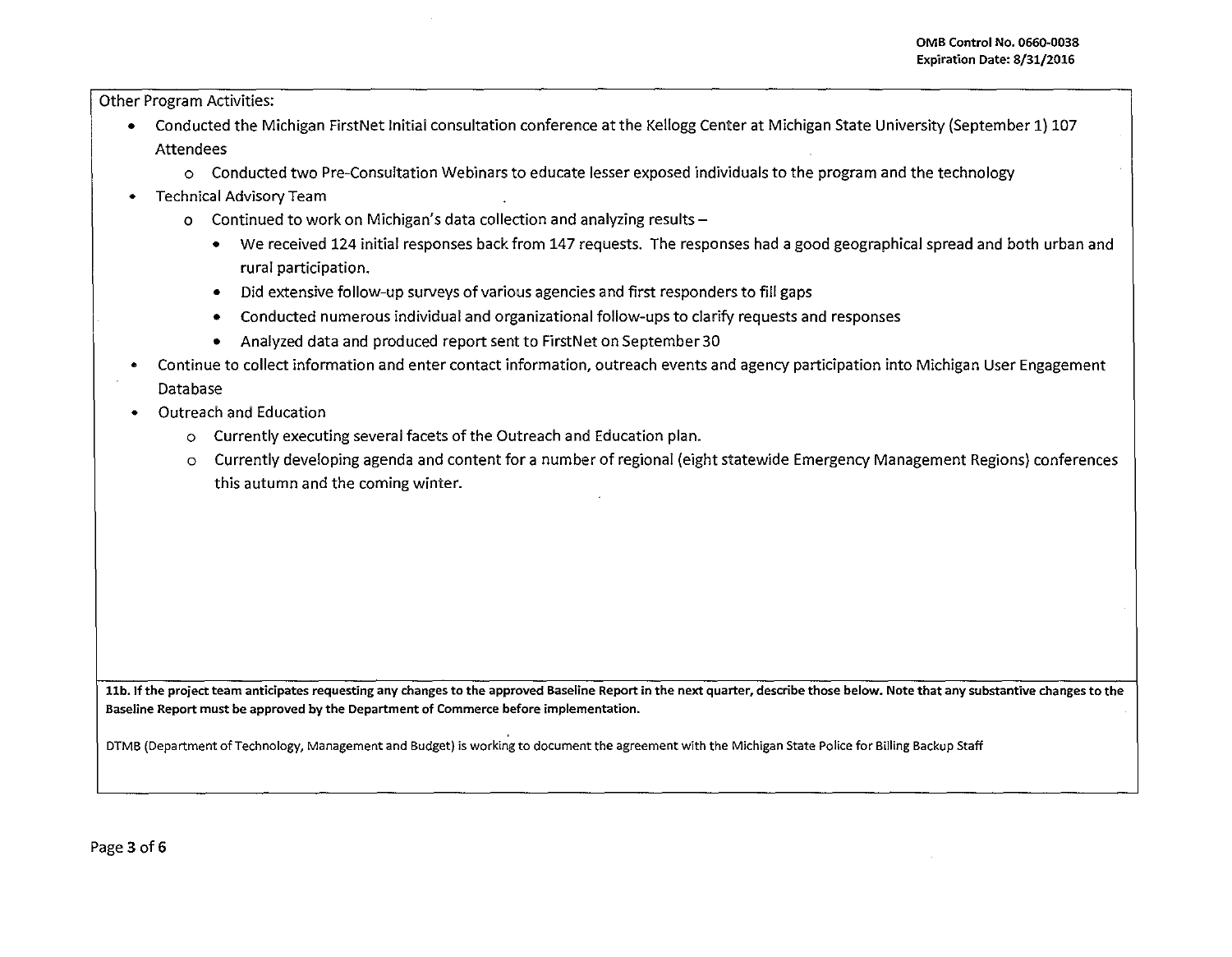llc. Provide any other information that would be useful to NTIA as it assesses this project's progress.

Nothing at this time

lld. Describe any success stories or best practices you have identified. Please be as specific as possible.

The Michigan team had excellent success in engaging the various Tribal Nations for the FirstNet Initial Consultation, with SO% participation. Laura Blastic (MiPSB Program Manager) made a presentation of the strategies and procedures employed to gain that level of participation, at the October SPOC Meeting in Denver.

12. Personnel

12a. If the project is not fully staffed, describe how any lack of staffing may impact the project's time line and when the project will be fully staffed.

12b. Staffing Table

| <b>Job Title</b>                                                                                                                      | FTE %             | Project(s) Assigned                                                                                                                   | Change                  |  |  |  |  |
|---------------------------------------------------------------------------------------------------------------------------------------|-------------------|---------------------------------------------------------------------------------------------------------------------------------------|-------------------------|--|--|--|--|
| <b>SWIC</b>                                                                                                                           | .5                | Provide oversight of all SLIGP project activities and outreach/education efforts                                                      | Continued work on SLIGP |  |  |  |  |
| <b>Grant Director</b>                                                                                                                 | .10               | Provide oversight of all grant fiduciary activities and reporting requirements for the<br>state.                                      | Continued work on SLIGP |  |  |  |  |
| CIO / SPOC                                                                                                                            | .1                | Primary point of contact. Inform Governor's office                                                                                    | Continued work on SLIGP |  |  |  |  |
| SLIGP Program Manager                                                                                                                 | .5                | Project Management and operations                                                                                                     | Continued work on SLIGP |  |  |  |  |
| Shared Services Director                                                                                                              | .10               | Executive support and managing SLIGP project team                                                                                     | Continued work on SLIGP |  |  |  |  |
| Shared Services Director Admin Support                                                                                                | .10               | Administrative support relating to SLIGP efforts including scheduling meetings,<br>preparing materials and human resources activities | Continued work on SLIGP |  |  |  |  |
| Outreach Support Staff 1                                                                                                              | $\cdot$           | Data preparation for outreach support including research on stakeholders groups and<br>potential outreach engagement opportunities    | Continued work on SLIGP |  |  |  |  |
| <b>Budget &amp; Procurement Analyst</b>                                                                                               | $\cdot$           | Advise in all procurement and purchasing required for SLIGP. Monitor and track staff<br>time reporting and project invoices           | Continued work on SLIGP |  |  |  |  |
| Outreach Support Staff 2                                                                                                              | .8                | Data preparation for outreach support including research on stakeholders groups and<br>potential outreach engagement opportunities    | Continued work on SLIGP |  |  |  |  |
| Outreach Support Staff 3                                                                                                              | $\boldsymbol{.8}$ | Data preparation for outreach support including research on stakeholders groups and<br>potential outreach engagement opportunities    | Continued work on SLIGP |  |  |  |  |
| <b>SWIC Admin Support</b>                                                                                                             | $\cdot$           | Administrative support relating to SLIGP efforts including scheduling meetings,<br>preparing materials and human resources activities | Continued work on SLIGP |  |  |  |  |
| Subject Matter Expert Engineer 1                                                                                                      | .2                | Provided technical support to project                                                                                                 | Continued work on SLIGP |  |  |  |  |
| Subject Matter Expert Engineer 2                                                                                                      | $\overline{2}$    | Provided technical support to project                                                                                                 | Continued work on SLIGP |  |  |  |  |
| Add Row<br>Remove Row                                                                                                                 |                   |                                                                                                                                       |                         |  |  |  |  |
| 13. Subcontracts (Vendors and/or Subrecipients)                                                                                       |                   |                                                                                                                                       |                         |  |  |  |  |
| 13a. Subcontracts Table - include all subcontractors. The totals from this table must equal the "Subcontracts Total" in Question 14f. |                   |                                                                                                                                       |                         |  |  |  |  |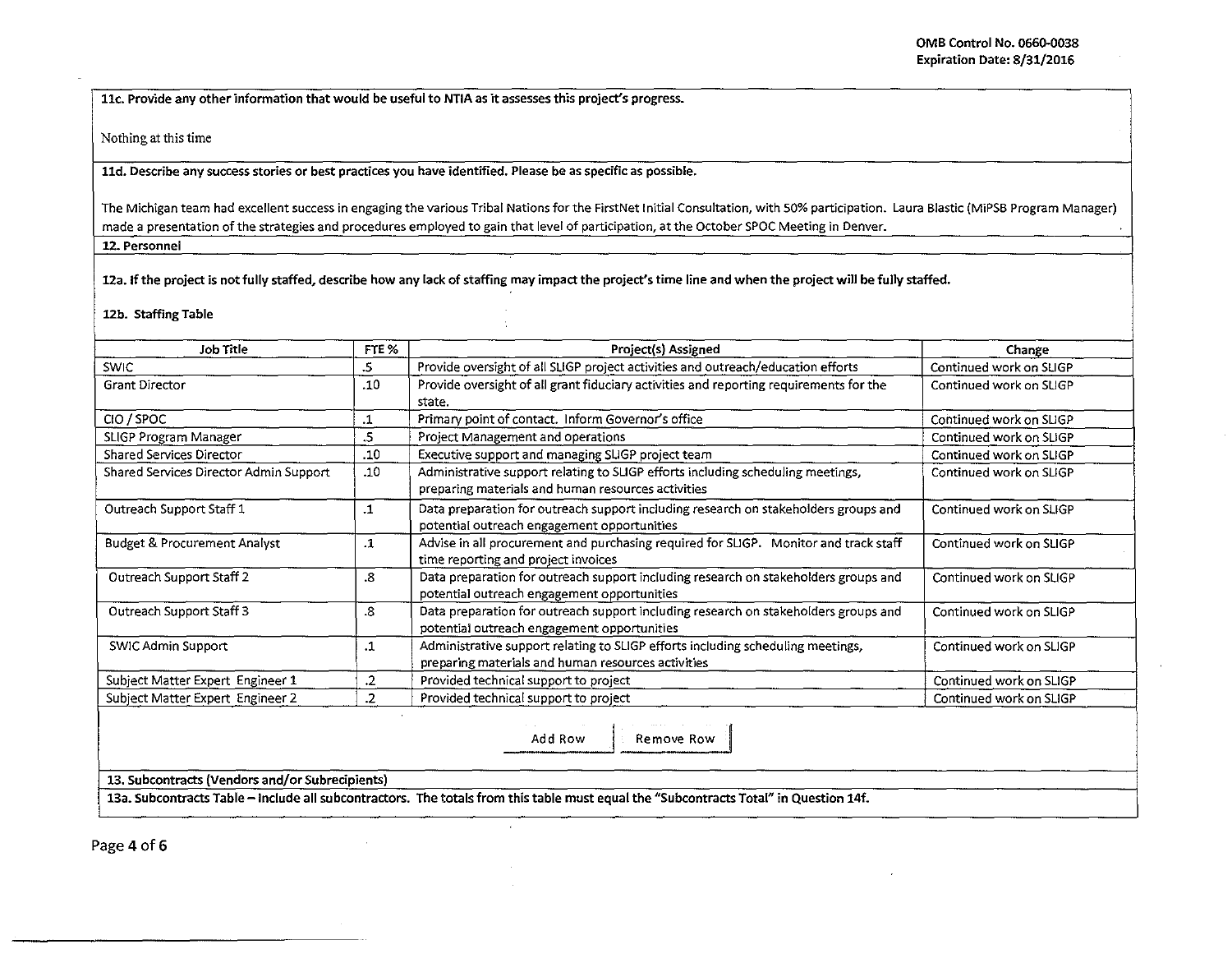## OMB Control No. 0660-0038 Expiration Date: 8/31/2016

à,

| Name                                                                        | <b>Subcontract Purpose</b>              |                              | Type<br>(Vendor/Subrec.)                                                                                                                                                                        | RFP/RFQ<br>Issued<br>(Y/N) | Contract<br>Executed<br>(Y/N) | <b>Start</b><br>Date | <b>End Date</b>                      | <b>Total Federal</b><br><b>Funds Allocated</b> | <b>Total Matching</b><br><b>Funds Allocated</b> | Project and % Assigned   |
|-----------------------------------------------------------------------------|-----------------------------------------|------------------------------|-------------------------------------------------------------------------------------------------------------------------------------------------------------------------------------------------|----------------------------|-------------------------------|----------------------|--------------------------------------|------------------------------------------------|-------------------------------------------------|--------------------------|
| Consolidated<br>Telecom<br>Services (CTS)                                   | Consulting and<br>General Support       |                              | Vendor                                                                                                                                                                                          | У                          | Y                             | 6/9/15               | 2/28/18                              | \$1,197,362                                    | \$0.00                                          |                          |
| Michigan<br>State<br>University                                             | Kellogg Hotel &<br>Conference Center    |                              | Vendor                                                                                                                                                                                          | ${\sf N}$                  | Y                             | 5/19/15              | 9/30/15                              | \$2,500                                        | 50.00                                           |                          |
| AIC                                                                         | Consulting and<br>General Support       |                              | Vendor                                                                                                                                                                                          | ${\bf N}$                  | Y                             | 7/1/14               | 9/30/14                              | \$123,455                                      | \$0.00                                          |                          |
| Cynergyze                                                                   | Consulting and<br>General Support       |                              | Vendor                                                                                                                                                                                          | N                          | Υ                             | 3/1/14               | 6/30/14                              | \$100,000                                      | \$0.00                                          |                          |
| Cynergyze                                                                   | Assist in the project<br>planning phase |                              | Vendor                                                                                                                                                                                          | $\mathbf{N}^{-1}$          | $\overline{\mathsf{Y}}$       | 12/31/13             | 2/28/14                              | \$18,420                                       | \$0.00                                          |                          |
| Add Row<br>Remove Row                                                       |                                         |                              |                                                                                                                                                                                                 |                            |                               |                      |                                      |                                                |                                                 |                          |
| 13b. Describe any challenges encountered with vendors and/or subrecipients. |                                         |                              |                                                                                                                                                                                                 |                            |                               |                      |                                      |                                                |                                                 |                          |
| Nothing at this time                                                        |                                         |                              |                                                                                                                                                                                                 |                            |                               |                      |                                      |                                                |                                                 |                          |
|                                                                             |                                         |                              |                                                                                                                                                                                                 |                            |                               |                      |                                      |                                                |                                                 |                          |
| 14. Budget Worksheet                                                        |                                         |                              |                                                                                                                                                                                                 |                            |                               |                      |                                      |                                                |                                                 |                          |
|                                                                             |                                         |                              | Columns 2, 3 and 4 must match your current project budget for the entire award, which is the SF-424A on file.<br>Only list matching funds that the Department of Commerce has already approved. |                            |                               |                      |                                      |                                                |                                                 |                          |
| Project Budget Element (1)                                                  |                                         | Federal Funds<br>Awarded (2) | Funds (3)                                                                                                                                                                                       | Approved Matching          | <b>Total Budget</b><br>(4)    |                      | <b>Federal Funds</b><br>Expended (5) | <b>Approved Matching Funds</b><br>Expended (6) |                                                 | Total Funds Expended (7) |
| a. Personnel Salaries                                                       |                                         | \$793,042                    |                                                                                                                                                                                                 | \$442,167                  | \$1,235,209                   |                      | \$336,259.87                         | \$226,083.63                                   |                                                 | \$562,343.50             |
| b. Personnel Fringe Benefits                                                |                                         | \$604,423                    |                                                                                                                                                                                                 | \$298,997                  | \$903,420                     |                      | \$275,122.53                         | \$177,930.07                                   |                                                 | \$453,,052.60            |
| c. Travel                                                                   |                                         | \$469,368                    |                                                                                                                                                                                                 | \$0                        | \$469,368                     |                      | \$28,050.61                          | \$2,966.00                                     |                                                 | \$31,016.61              |
| d. Equipment                                                                |                                         | \$0                          |                                                                                                                                                                                                 | \$0                        | \$0                           |                      | \$0                                  | \$0                                            |                                                 | \$0                      |
| - -                                                                         |                                         |                              |                                                                                                                                                                                                 |                            |                               |                      |                                      |                                                |                                                 |                          |

 $\frac{1}{2} \frac{1}{2} \frac{1}{2}$ 

 $\sim 80$ 

Page 5 of 6